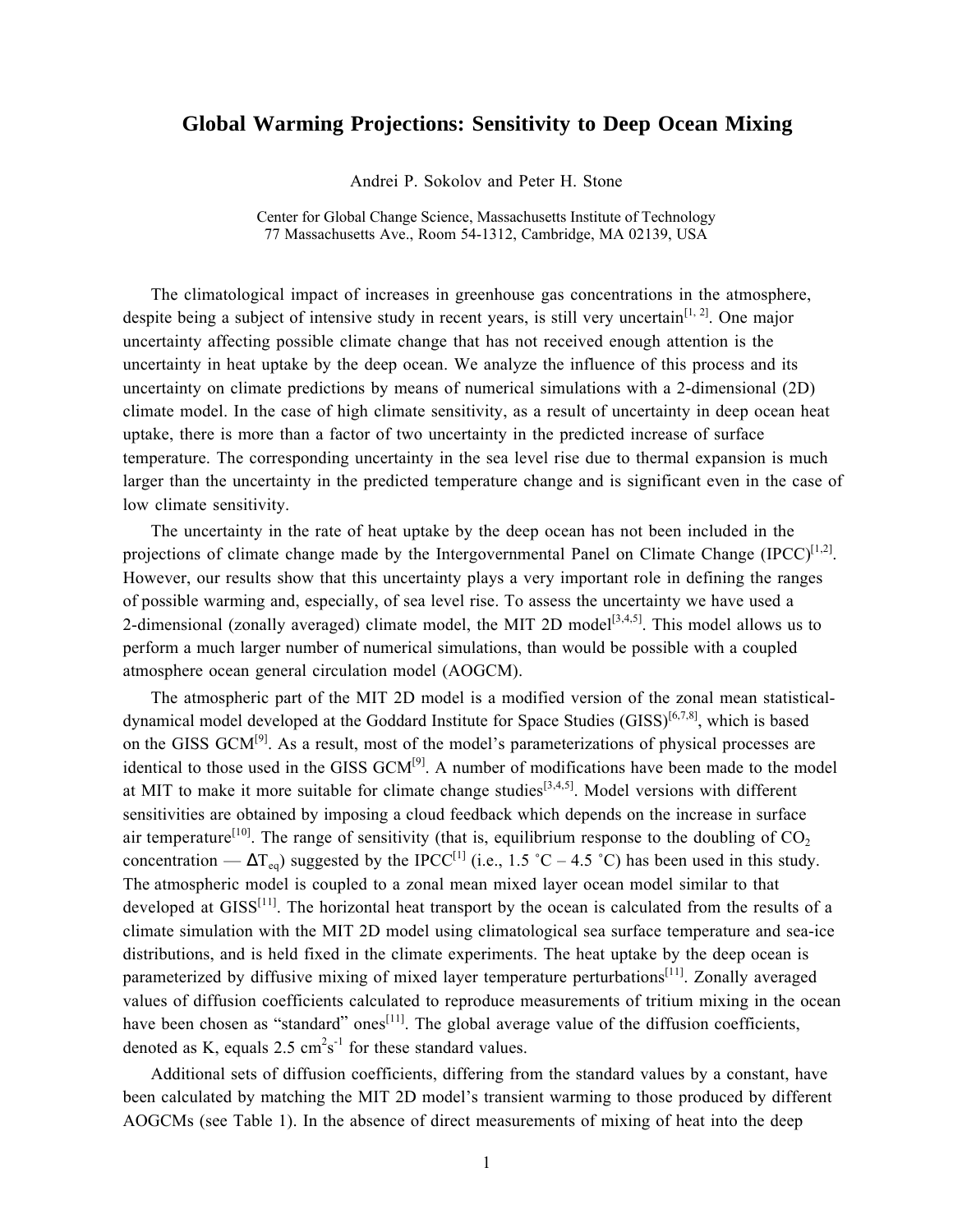ocean, this range gives us one estimate of the uncertainty in the effective value of the diffusion coefficients. The transient response of the 2D model with "standard" ocean heat uptake is similar to that obtained in the simulation with the Geophysical Fluid Dynamics Laboratory (GFDL) AOGCM<sup>[12]</sup> (see Figure 1). Five times larger values of the diffusion coefficients are required to match the delay in warming produced by the Max Planck Institute (MPI) and United Kingdom Meteorological Office (UKMO)  $AOGCMs^{[13,14]}$ . (Data for the MPI model have been corrected by taking into account temperature drift in the control simulation.) At the same time, no heat diffusion into the deep ocean is required to reproduce the fast warming produced by the National Center for Atmospheric Research  $(NCAR)$  AOGCM<sup>[2]</sup>. We do not know reasons for these differences, but we note that the amount of deep convective mixing in ocean GCMs is sensitive to the parameterization of subgrid scale  $mixing^{[15]}$ .

All simulations discussed below have been performed with a 1% per year increase in the  $CO<sub>2</sub>$ concentration, while all other forcings were held constant. According to our results, when climate sensitivity is high, even a small change in the rate of heat uptake causes a significant difference in the predicted surface temperature increase. In the simulation with  $\Delta T_{eq} = 4.5 \degree C$  and  $K = 0 \text{ cm}^2 \text{s}^{-1}$ the surface temperature increase for years 91 to 100 of the integration,  $\Delta T_{91-100}$ , is 6.2 °C. For heat diffusion with  $K = 0.5$  cm<sup>2</sup>s<sup>-1</sup>,  $\Delta T_{91-100}$  is 4.6 °C. Thus, if the rate of heat uptake by the deep ocean is close to that matching the behavior of the NCAR model, the increase of the surface temperature will be significantly higher than the highest estimate of possible warming given by the IPCC $[1,2]$  (Figure 2). In the case of low climate sensitivity the impact of the deep ocean on warming is much smaller (Figure 2).

Our simulations also show a particularly large impact of the rate of heat penetration into the deep ocean on sea level rise due to thermal expansion (Figure 3). The thermal expansion has been calculated from the deep ocean temperature increase using the method of Gregory $\overline{I}^{16}$ . Levitus' data<sup>[17]</sup> have been used for the unperturbed state of the deep ocean. In spite of our model's simplified representation of the deep ocean, it reproduces the thermal expansion of the ocean as simulated by the GFDL AOGCM quite well (see Figure 1b). The uncertainty in sea level rise is quite significant even for climate sensitivity as low as 1.5 ˚C.

One might argue that the low effective values of K implied by the NCAR AOGCM, when combined with a high climate sensitivity, is inconsistent with the modest 0.3 to 0.6 ˚C warming of the past century<sup>[2]</sup>. Then one could agree with the IPCC's upper bound for projections of global mean temperature over the next century<sup>[2]</sup>. However, excluding this combination of possibilities would not reduce the uncertainty in projections of sea level rise due to thermal expansion (Figure 3). Also it is not at all obvious that the modest warming to date does exclude this combination, because of the large uncertainties in the cooling caused by increases in tropospheric aerosols $^{[2]}$ .

| increase of CO <sub>2</sub> concentration. |                                          |                                                                |                                          |
|--------------------------------------------|------------------------------------------|----------------------------------------------------------------|------------------------------------------|
| Model                                      | $\Delta$ T <sub>eq</sub> ( $^{\circ}$ C) | $\Delta T$ at time of CO <sub>2</sub> doubling ( $^{\circ}$ C) | Fraction of equilibrium response $(\% )$ |
|                                            |                                          |                                                                |                                          |

**Table 1.** Response of different AOGCMs and matching versions of the MIT 2D model to a gradual

| Model               | $\Delta$ T <sub>eq</sub> ( $^{\circ}$ C) | $\Delta T$ at time of $CO_2$ doubling (°C) | Fraction of equilibrium response $(\%)$ |
|---------------------|------------------------------------------|--------------------------------------------|-----------------------------------------|
| GFDL 2D, $K = 2.5$  |                                          |                                            | 66                                      |
|                     |                                          |                                            |                                         |
| UKMO 2D, $K = 12.5$ |                                          |                                            |                                         |
|                     | റ വ                                      |                                            |                                         |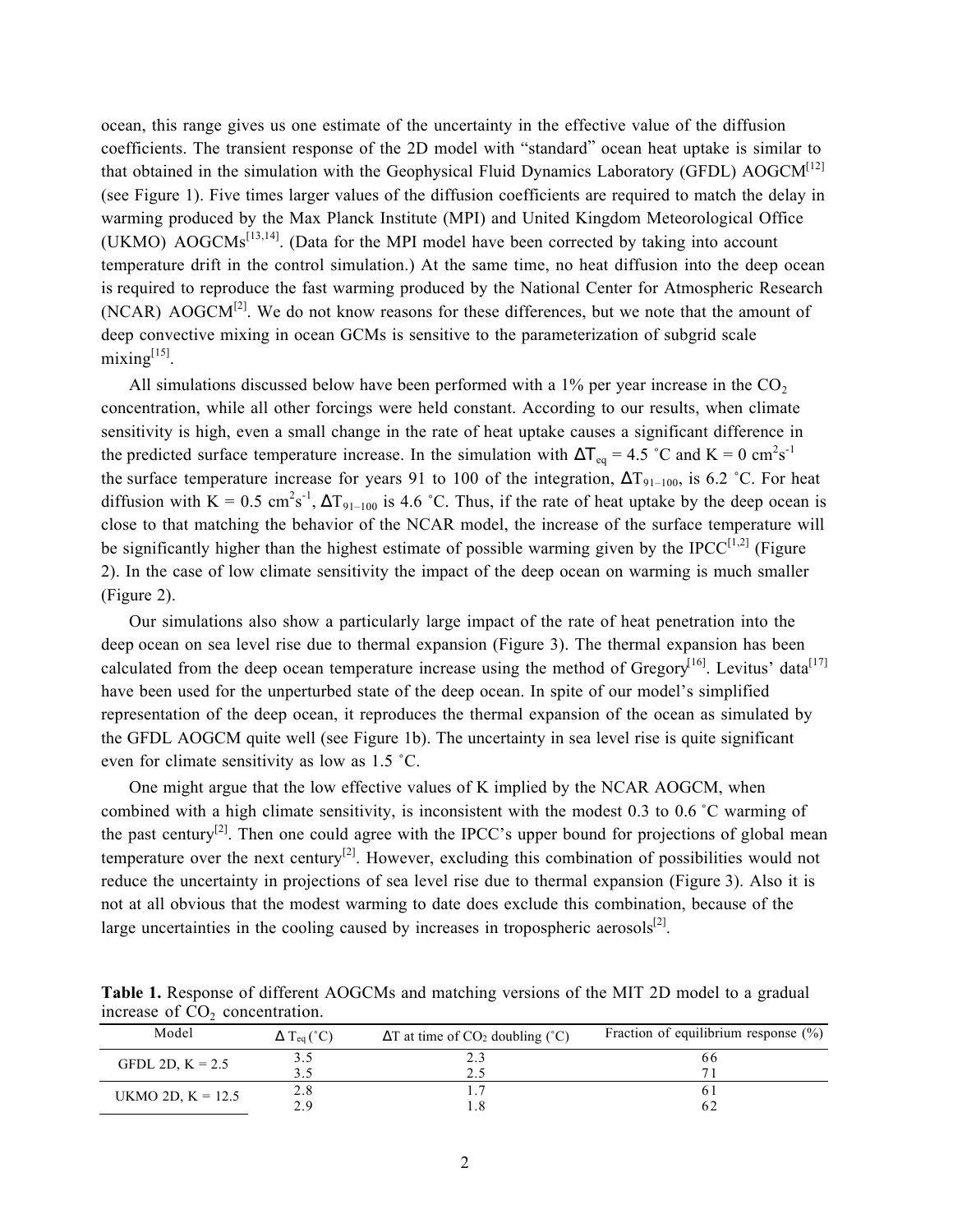| MPI 2D, $K = 12.5$ | ر . ب | 1.U    | 04        |
|--------------------|-------|--------|-----------|
|                    | ن .   | -<br>. | oδ        |
| NCAR 2D, $K = 0$   | 4.0   | J.O    | $\circ$ - |
|                    | ن. ۲  | J.V    | 80        |

## **References**

- 1. IPCC (Houghton, J.T., G.J. Jenkens and J.J. Ephraums), *Climate Change: The IPCC Scientific Assessment*, Cambridge University Press, 365 pp., 1990.
- 2. IPCC (Houghton, J.T., ed.), *Climate Change, 1995: The Science of Climate Change*, Cambridge University Press, 572 pp., 1996.
- 3. Sokolov, A.P. and P.H. Stone, Description and validation of the MIT version of the GISS 2D model, MIT Joint Program on the Science and Policy of Global Change, *Report 2*, Cambridge, MA, 1995.
- 4. Prinn, R., et al., Integrated global system model for climate policy analysis: I. Model framework and sensitivity studies, MIT Joint Program on the Science and Policy of Global Change, *Report 7*, Cambridge, MA, 1996.
- 5. Xiao, X., et al., Relative roles of changes in  $CO<sub>2</sub>$  and climate to equilibrium responses of net primary production and carbon storage of the terrestrial biosphere, *Tellus*, in press, 1996.
- 6. Yao, M.-S. and P.H. Stone, Development of a two-dimensional zonally averaged statisticaldynamical model, Part I: The parameterization of moist convection and its role in the general circulation, *Journal of Atmospheric Sciences,* **44**(1):65-82, 1987.
- 7. Stone, P.H. and M.-S. Yao, Development of a two-dimensional zonally averaged statisticaldynamical model, Part II: The role of eddy momentum fluxes in the genneral circulation and their parameterization, *J. Atmos. Sci.*, **44**(24):3769-3536, 1987.
- 8. Stone, P.H. and M.-S. Yao, Development of a two-dimensional zonally averaged statisticaldynamical model, Part III: The parameterization of the eddy fluxes of heat and moisture, *Journal of Climate,* **3**(7):726-740, 1990.
- 9. Hansen, J., et al., Efficient three-dimensional global models for climate studies: Model I and II, *Monthly Weather Review*, **111**:609-662, 1983.
- 10. Hansen, J., et al., How sensitive is the world's climate?, *National Geographic Research and Exploration,* **9**:142-158, 1993.
- 11. Hansen, J., et al., Climate sensitivity: Analysis of feedback mechanisms, *In: Climate process and Climate Sensitivity*, J.E. Hansen and T. Takahashi (eds.), Geophysical Monograph, **29**, American Geophysical Union, Washington, DC, p. 130-163, 1984.
- 12. Manabe, S., et al., Transient responses of a coupled ocean-atmosphere model to gradual change of atmospheric CO2, Part I: Annual mean response, *J. Climate,* **4**:785-818, 1991.
- 13. Cubash, U., et al., Time-dependent greenhouse warming computations with a coupled oceanatmosphere model, *Climate Dynamics,* **8**:55-69, 1992.
- 14. Murphy, J.M. and J.F.B. Mitchell, Transient response of the Hadely Centre coupled oceanatmosphere model to increasing carbon dioxide, Part II: Spatial and temporal structure of response, *J. Climate,* **8**:57-80, 1995.
- 15. Danabasoglu, G. and J.C. McWilliams, Sensitivity of the global ocean circulation to paramterizations of mesoscale tracer transports, *J. Climate,* **8**:2967-2987, 1995.
- 16. Gregory, J.M., Sea level changes under increasing atmospheric  $CO<sub>2</sub>$  in a transient coupled oceanatmosphere GCM experiment, *J. Climate,* **6**:2247-2262, 1993.
- 17. Levitus, S., Climatological atlas of the world ocean*, NOAA Professional Paper*, **13**, Washington, DC, 1982.